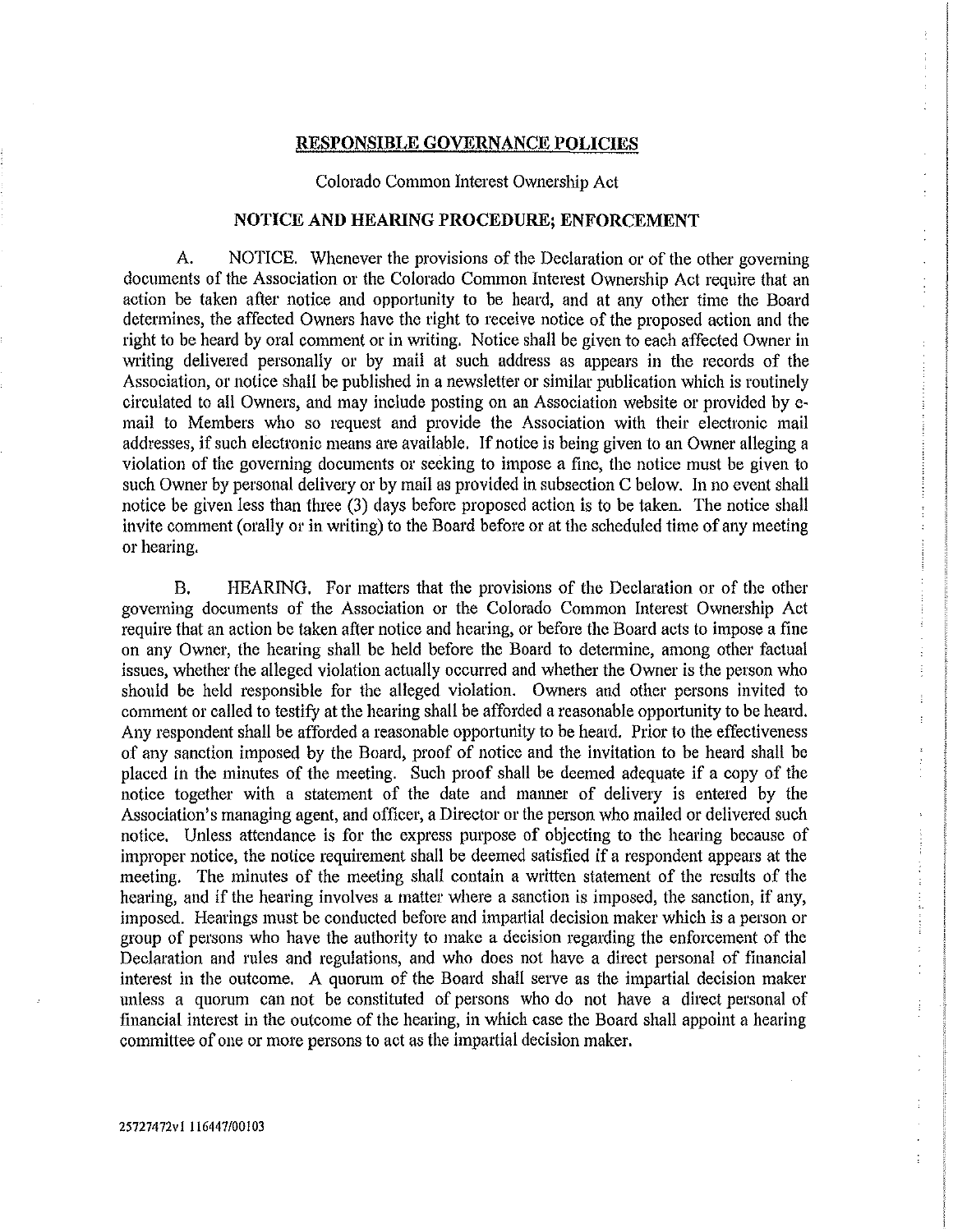# NOTICE AND HEARING PROCEDURE; ENFORCEMENT Page 2

# C. ENFORCEMENT.

(i) GENERAL. The Association shall have the authority to enforce the Declaration and the adopted rules and regulations of the Association in accordance with the applicable enforcement provisions set forth in the Declaration and the Colorado Common Interest Ownership Act. The policies and protocols of the Association applicable to the use of mediation and arbitration, as well as other procedures in the resolution of disputes are set forth in the Declaration.

(ii) NOTICE OF VIOLATION. In the event of an alleged violation of the Association governing documents, or before the Board acts to impose a fine on an Owner for an alleged violation, then notwithstanding subsection A above, written notice of such alleged violation shall be delivered personally or mailed by first-class mail or by certified mail return receipt requested to an Owner or any occupant over the age of 18 (the "respondent") alleged to be in violation, The Owner shall have not less than 10 days to resolve the violation without additional intervention by the Association. The notice shall afford the person alleged to be in violation an opportunity for a hearing as provided in subsection B above before a sanction is imposed. An Owner *may* request a hearing and opportunity to be heard before an impartial decision maker, by providing written request for a hearing to the Association within 10 days of the initial notice date by mailing, faxing or hand delivering the request to the Association's managing agent.

(iii) SANCTIONS. Upon completion of the hearing, or if a hearing request has not been submitted, and subject to the provisions of the Declaration and the Act, the Association may then take any or all of the following actions: (i) levy a special assessment as provided in the Declaration; (ii) suspend said Owner's voting privileges as further provided in the Declaration; (iii) enter upon a unit to make necessary repairs, or to perform maintenance which, according to the Declaration, is the responsibility of the Owner; (iv) lien the unit in accordance with the Declaration; (v) suspend or condition the right of said Owner to use any recreational facilities, if any; (vi) charge the Owner for any maintenance performed upon his or her unit; (vii) impose a fine in accordance with the Association's adopted schedule of fines; or (viii) take any other action authorized by the Declaration or the Colorado Common Ownership Interest Act, including judicial remedies. Any suspension of voting rights shall be for a period of not more than thirty (30) days for any non-continuing infraction, but in the ease of a continuing infraction (including nonpayment of any Assessment after the same becomes delinquent) may be imposed for so long as the violation continues. The failure of the Board to enforce the Association governing documents shall not constitute a waiver of the right to enforce the same thereafter. The remedies set forth above and otherwise provided by the Association governing documents shall be cumulative and none shall be exclusive.